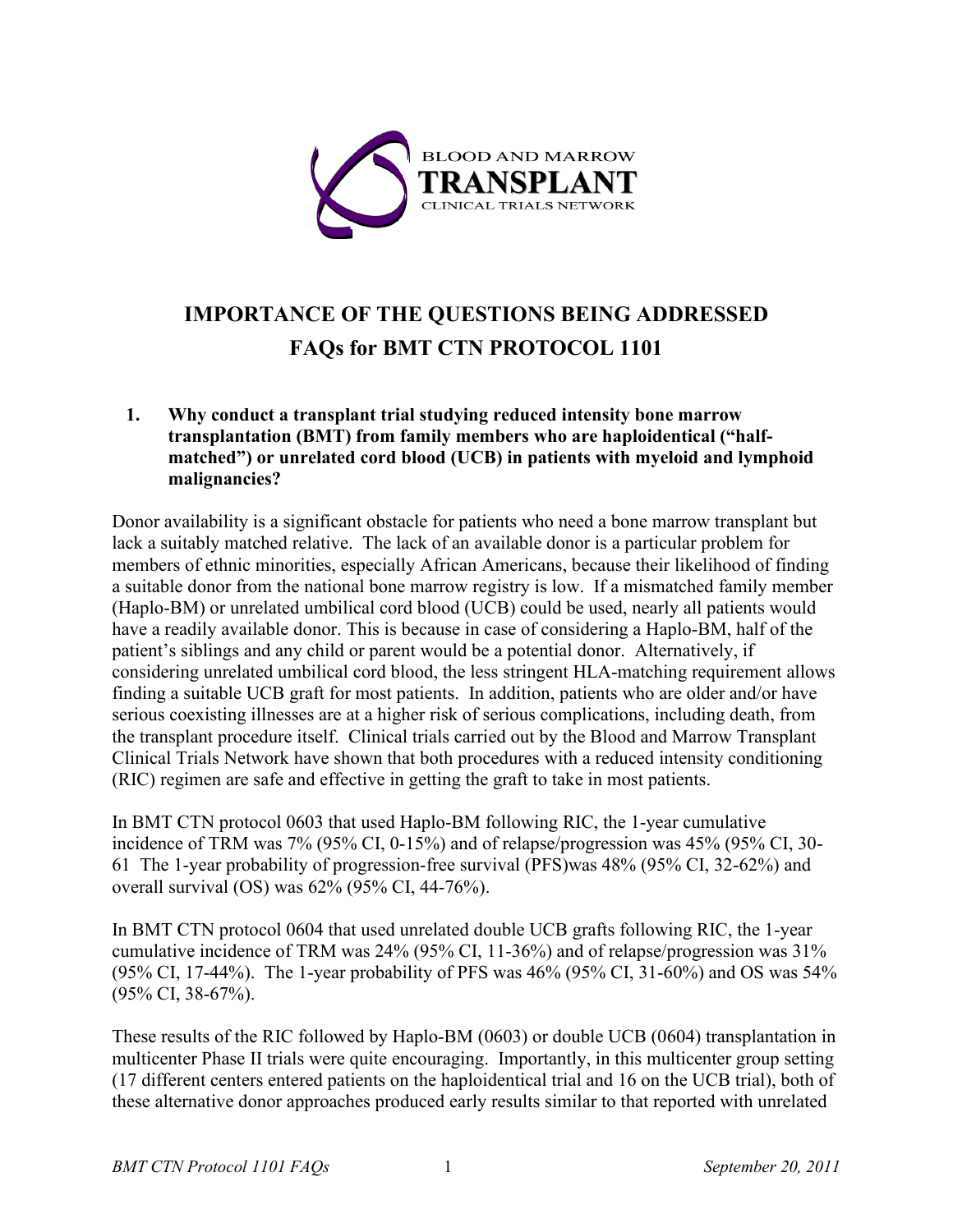donor, and even HLA-matched sibling, BMT. These data demonstrate not only the efficacy of both of these approaches, but also that both can be safely exported from the single center setting. However, the numbers of patients in the two BMT CTN trials were relatively small and assignment was not randomized. Accordingly, this protocol is a multi-center, randomized Phase III trial of double UCB versus related haplo-BM transplantation after RIC in patients with hematologic malignancies. Confirming the safety and efficacy of double UCB and/or Haplo-BM would allow access to transplant for essentially all patients in need. The central hypothesis of this trial is that PFS at two years after RIC haplo-BM transplantation is similar to the PFS after RIC dUCB transplantation.

#### **2. What is the current "standard of care" for patients requiring transplantation but do not have a HLA matched sibling donor?**

An unrelated volunteer adult donor who is suitably matched is considered the "standard of care". Disadvantages of such donors include cost and time of searching which can prevent transplantation for advanced disease to occur in a timely manner and the relative lack of suitable donors for patients who are members of ethnic minority groups. In studies of Haplo-BM and double UCB transplantation carried out by the BMT CTN showed that these donor types are safe and effective sources of hematopoietic grafts with outcomes similar to those of conventional donors as described in FAQ #1.

### **3. Why were theses preparative regimens chosen for transplantation of haplo-BM and double UCB**?

The conditioning regimen in both arms were developed to overcome the complications seen with myeloablative transplantation in older and less fit patients and at the same time promote engraftment, and reduce the risks of severe GvHD and transplant-related mortality. The basic platform was the reduced intensity regimen for conventional transplants pioneered by Storb and co-workers at the Fred Hutchinson Cancer Research Center. Early phase I trials, determined that additional immunosuppression with cyclophosphamide and fludarabine chemotherapy pretransplant was required to facilitate engraftment in both transplant settings. In the haplo-BM arm, an important element of the regimen is the high-dose cyclophosphamide (Cy) administered 3 and 4 days after transplant. When given this way, Cy is able to selectively eliminate the highly alloreactive T-cell clones which become activated in the first 3 days after transplant and would be responsible for the unwanted complication of severe GvHD (hematopoietic stem cells are insensitive to cyclophosphamide). Otherwise, additional pharmacologic immunosuppression is given in both study arms to further modulate alloreactivity.

#### **4. What are the potential risks of using haploidentical or UCB donors?**

The main risks of using haplo-BM or double UCB donors are graft rejection and severe graftversus-host disease. Since the chemotherapy and radiation therapy that are given do not destroy the patient's own blood stem cells, patients with graft rejection are likely to recover their own ability to make blood cells. Moreover, the rate of serious GVHD is no greater than is seen after BMT from matched sibling donors.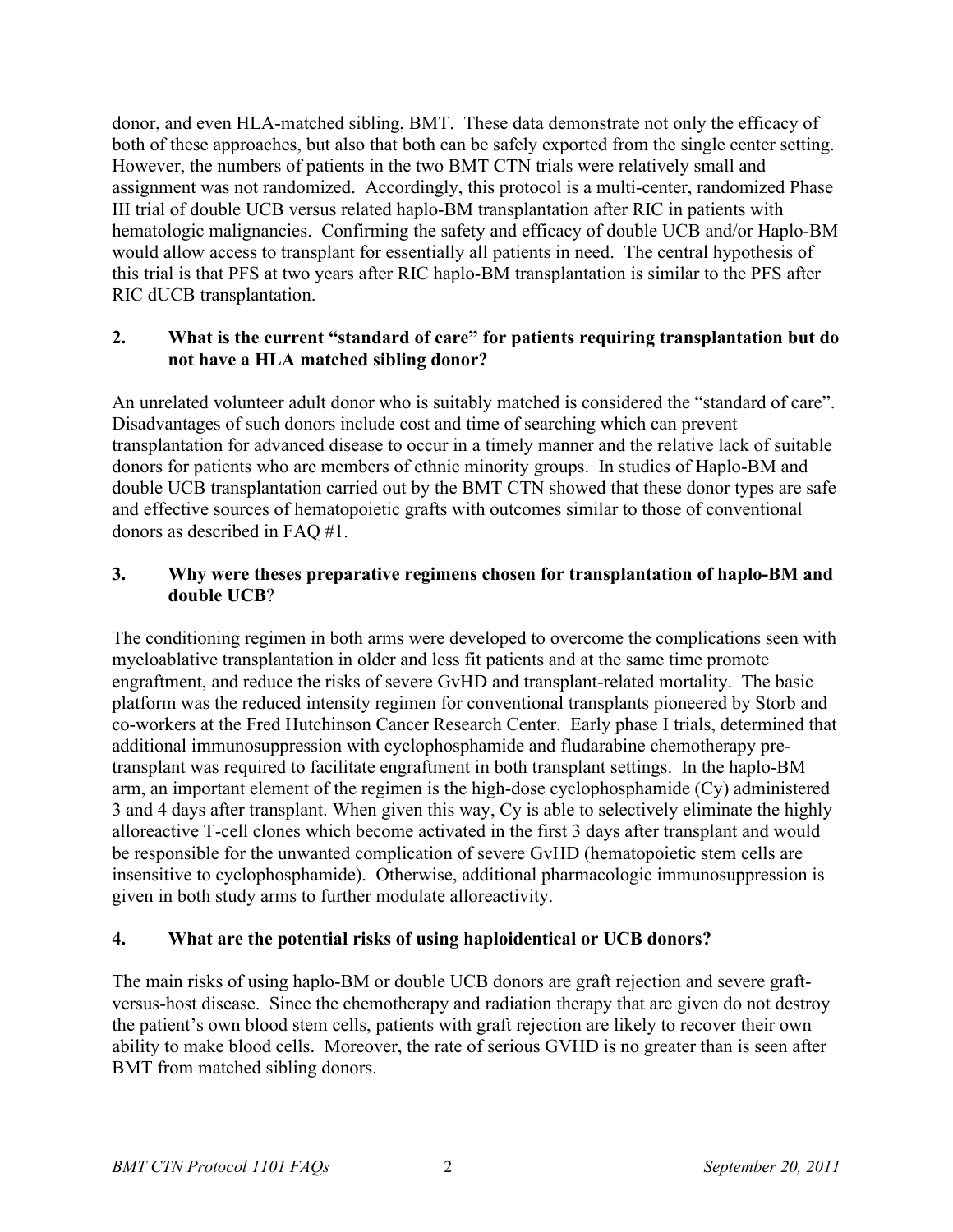# **5. Who is responsible for the costs of the transplant procedure?**

As these are both clinically established transplantation techniques, the patient and/or the patient's insurance carrier are responsible for the cost of treatment. While most third party payers have routinely approved these types of transplants, we recommend that patients only be enrolled if they have been approved or are very likely to be approved for the cost of the treatment.

### **6. Is there need for the transplant center to hold an IND in order to able to use UCB as a graft source?**

Beginning October 20, 2011, the FDA will require that unlicensed UCB units be used only under an IRB-approved clinical protocol, with the corresponding signed consent form, as part of an active IND. Your center can hold its own IND or can participate in the NMDP IND. If your center is planning to participate in the NDMP IND, it should be going through your IRB now. Please note that the NMDP IND covers the use of unlicensed cord blood units for specific indications outlined in the FDA guidance.

In order for your Center to continue to receive unrelated donor cord blood units under an after October 20, 2011, you must document one of the following:

- 1. Contractual agreement with the NMDP to access unlicensed UCB units under their IND and documentation that the protocol associated with this IND has been approved by your IRB;
- 2. FDA approval of an institution-specific IND for access to unlicensed UCB units This is optional for the FDA designated indications but required for other indications (e.g. Sickle Cell Disease, other inborn errors of metabolism).
- 3. Use of licensed UCB units only\*\*

\*\* Currently there are no licensed cord blood units available.

# **7. Accrual estimates – See separate summary of Accrual Estimates.**

# **8. What are the recruitment strategies if applicable, and proposed plans for monitoring study accrual?**

Core Clinical Centers and Affiliate Centers will participate. Transplant centers will follow their local institutional practices for recruiting patients on research studies.

Patient information and educational materials explaining this study will be prepared by the NMDP Office of Patient Advocacy and made available to centers in paper form and on the Web.

Monthly accrual reports will be provided to the NIH. Additionally, recruitment reports based on the CIBMTR database will be provided every six months. The screening reports will summarize reasons for non-enrollment and reasons for ineligibility.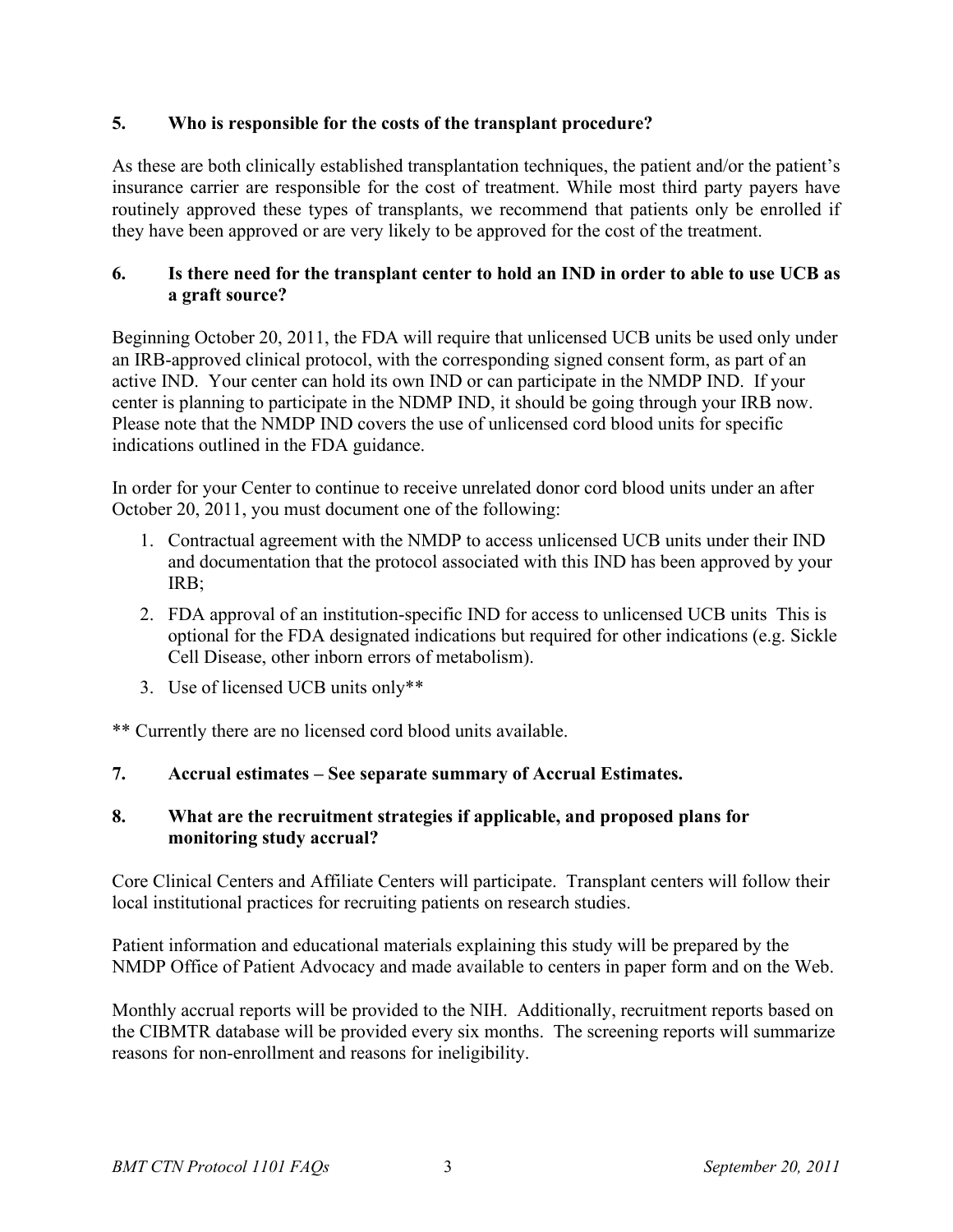#### **9. What are the proposed plans for data acquisition, transfer, management and analysis?**

A web-based data entry platform will be used for all BMT CTN supplemental forms. Data are transmitted encrypted using secure socket layer (SSL) technology. SSL is the standard used by banks in their electronic transactions. This platform includes online missing forms reports as well as other reports as deemed useful by the transplant centers. A User's Guide and Data Management Handbook will be developed for reference and training of clinical research associates (CRAs).

Data collected on CIBMTR Initial and Follow-up Report Forms will be transferred electronically from the CIBMTR to EMMES on a regular basis. Any data relevant to real-time monitoring of safety or efficacy endpoints will be collected on BMT CTN supplemental forms, e.g. deaths.

Missing forms reports are updated daily. Queries will be developed to check for missing and inconsistent data. Queries will be distributed to the centers at least monthly.

Analysis files will be prepared prior to each Data and Safety Monitoring Board (DSMB) meeting. Most analyses will be conducted using SAS and following the statistical analysis plans outlined in each protocol.

# **10. What is the monitoring and overall coordination of protocol management (e.g. brief summary of plans to run the study – initiation, coordination, data collection, and monitoring)?**

A protocol coordinator is assigned to each BMT CTN protocol. The protocol coordinator is responsible for the daily operational needs of the study and of the participating transplant centers. The protocol coordinator oversees enrollment and data collection issues and is in regular communication with CRAs at participating transplant centers. The protocol coordinator also works closely with the protocol officer with respect to adverse event reporting and to medically related protocol questions.

A form submission schedule is developed for each BMT CTN protocol and is included in these materials. A visit schedule will be provided to the transplant centers for every enrolled patient. This schedule will detail the dates of all expected visits and list of forms and/or samples required at each visit.

Initiation site visits will be conducted for all participating centers. These visits will either be inperson visits to the centers or be held via conference call with all transplant center personnel involved with this protocol.

DCC staff, including at a minimum the protocol coordinator, will conduct periodic monitoring visits to the participating clinical centers and laboratories. The primary purpose of these visits is to conduct data audits. Other activities include those required to enhance data quality, ensure study integrity, satisfy regulatory requirements, and evaluate site performance. Site visits will